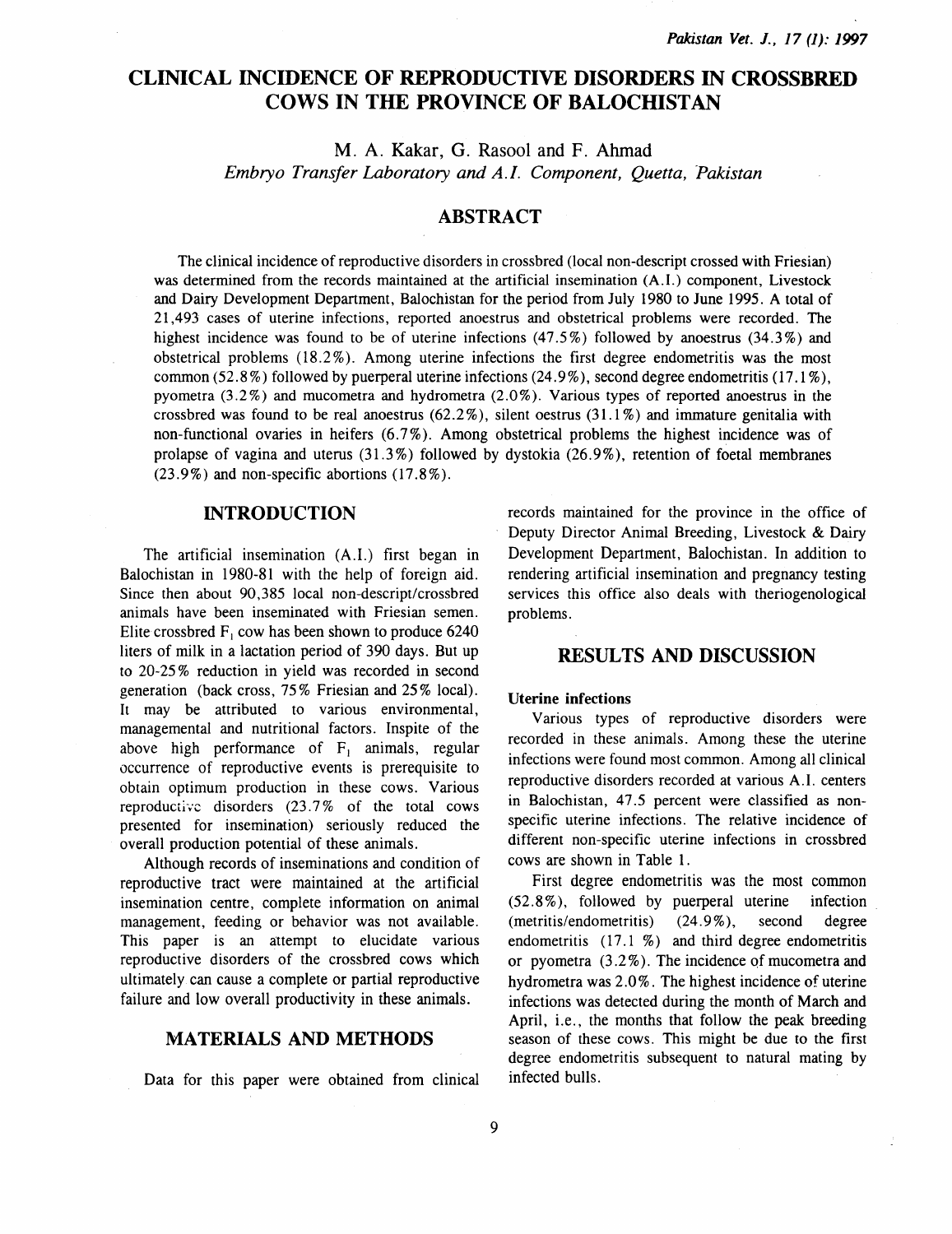| Condition                    | No. of cases | Percentage |
|------------------------------|--------------|------------|
| First degree endometritis    | 5394         | 52.8       |
| Puerperal uterine infections | 2538         | 24.9       |
| Second degree endometritis   | 1742         | 17.1       |
| Pyometra                     | 330          | 3.2        |
| Mucometra & hydrometra       | 207          | 2.0        |
| Total                        | 10211        |            |

In Indian buffaloes and cows infertility because of infectious origin range from 38.8 to 44.6 percent (Dwivedi, I969; Rao, 1987) and in Faisalabad, Punjab and N.W.F.P. the infertility was reported to be 30 to 50 % (Samad *et al.,* 1987; Jabbar, 1989; Shah, 1986; 199I; Siddiqi, 1995). These variations could be attributed to difference in breeding and management practices in different regions of the countries.

The reasons for such a high incidence of nonspecific uterine infections could be due to the natural service by infected bull, as a sequelae of post-partum prolapse, retained foetal membranes, dystokia, abortion, handling of prolonged parturition by the unskilled person, inappropriate insemination and/or improper sterilization of insemination equipments, inflation of air and insertion of tail into the vagina (for letdown of milk) and other unexplained reasons as recorded in the clinical data on these crossbred cows.

The occurrence of hydrometra or mucometra seemed to be sequelae of a chronic inflammatory reaction of endometrium. Cystic ovarian degeneration, which is the usual cause of hydrometra or mucometra in the cows, was also observed. However, cervical anomalies causing obstruction in the outflow of the uterine mucus were observed in some cases. It was also noted that more cases of hydrometra/mucometra were present in heifers than the adult cows.

#### Anoestrus

Anoestrus was reported as a problem in 34.3 percent of the total reproductive disorders. Rectal palpations of these cows revealed real anoestrus in 62.2 percent, silent oestrus or suboestrus in 3I.3 percent and immature genitalia with non-functional ovaries in 6.7 percent (Table 2). A high incidence of real anoestrus was observed during the months with decreasing ambient temperature i,e. December to February. This incidence of real anoestrus and silent oestrus found was consistent with that reported by Dwivedi (1969),

Luktuke and Roy ( I964), Samad *et al.* ( I987) and Estill and Farin (1993).

Table 2: Relative incidence of reported anoestrus in crossbred cows in Balochistan, ( 1980-95).

| No. of cases | %age |
|--------------|------|
| 4581         | 62.2 |
| 2293         | 31.1 |
| 493          | 6.7  |
| 7371         |      |
|              |      |

Silent oestrus was detected by the presence of functional corpus luteum on one of the ovaries with no external manifestation observed. Some of the cases of true or real anoestrus and a considerable number of silent heat/suboesrtus with good body condition were successfully treated with the oral administration of mineral supplements containing calcium, phosphorus, manganese, iodine and copper in different formulation.

In animals suffering from immature genitalia, both of the ovaries were found to be smaller in size and inactive with relatively harder consistency. Uterine horns were small and underdeveloped. Consistency of uterine horns was mostly normal, although in some cases thinning of uterine wall was also observed. These findings are similar to those reported by Pederson (1980), who found the incidence of immature genitalia in 9.6 percent cattle and buffalo heifers in Punjab.

#### Obstetrical problems

The third category among reported reproductive disorders was of different gynaecological and obstetrical problems. Table 3 shows the relative incidence of various obstetrical problems in crossbred cows. The highest incidence recorded was prolapse of vagina and uterus which was responsible for 31.3% of all obstetrical problems. Pre- and post-partum vaginal prolapse accounted in 42.4 and 32.6%, respectively whereas post-partum uterine prolapse occurred in 25% of the cases. In the present study, most of the genital prolapse occurred during the months of September to November.

The highest incidence of pre-partum vaginal prolapse than post-partum uterine vaginal prolapse happened during these months. This seasonal pattern of prolapse may be attributed to the tendency of the crossbred animals to be bred in this season. Since majority of the calving occurs during November (fall) and April (spring) in Balochistan. The incidence of prepartum vaginal prolapse was reported as higher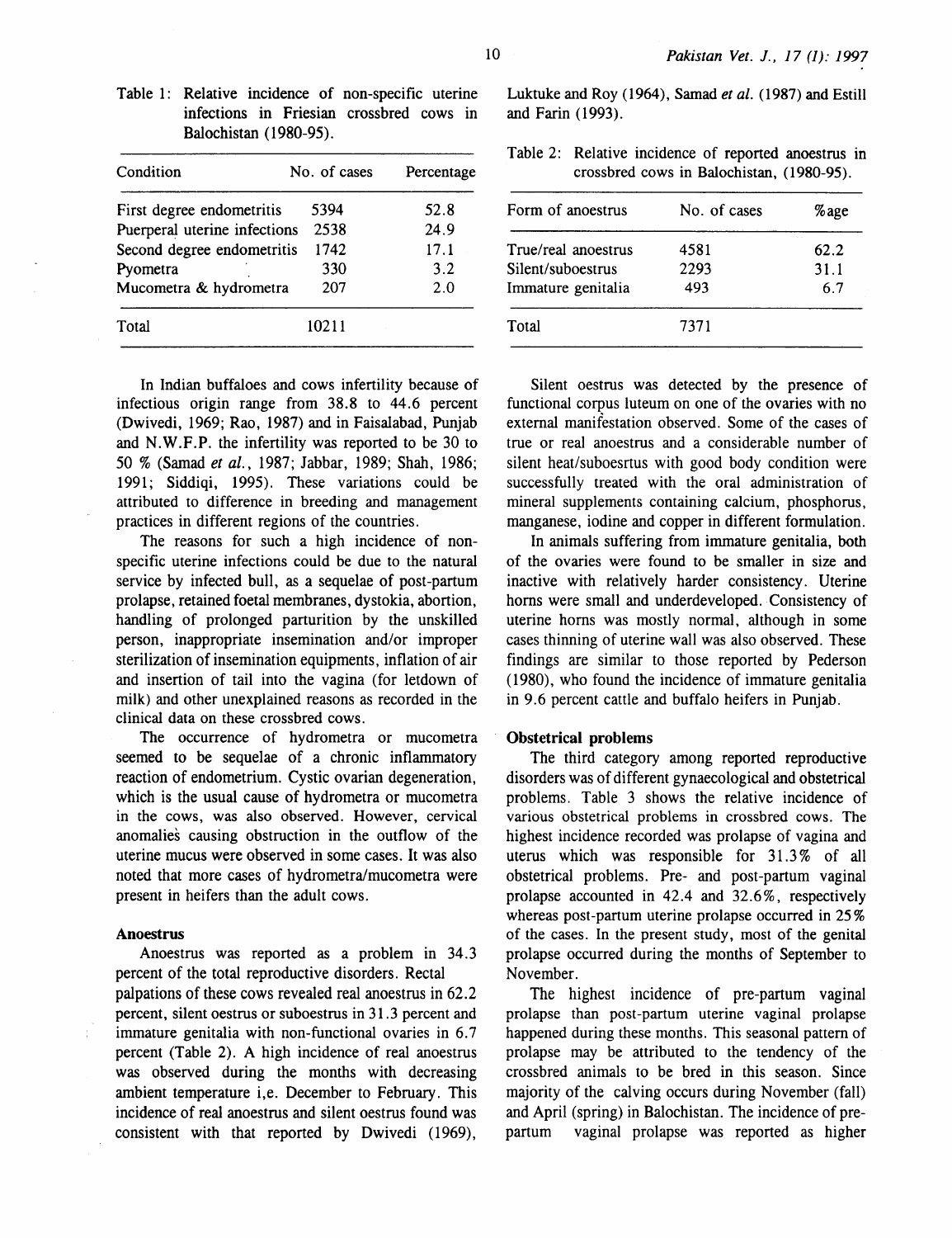Table 3: Relative incidence of obstetrical problems encountered in the crossbred cows in Balochistan (1980-95).

| Condition                     | No. of cases | %age |
|-------------------------------|--------------|------|
| Genital prolapse              | 1228         | 31.4 |
| Antepartum vaginal prolapse   | 521          | 42.4 |
| Post-partum vaginal prolapse  | 400          | 32.6 |
| Post-partum uterine prolapse  | 307          | 25.0 |
| Dystokia                      | 1054         | 26.9 |
| Foetal Dystokia               | 492          | 46.7 |
| Torsion of uterus             | 333          | 31.6 |
| Incomplete dilation of cervix |              |      |
| and uterine inertia.          | 229          | 21.7 |
| Retention of foetal membranes | 934          | 23.9 |
| Abortion                      | 695          | 17.8 |
| Total                         | 3911         |      |

A total of 1054 cows suffered from dystokia. This represented 26.9 percent of all the obstetrical problems. The incidence of different types of dystokia included foetal dystokia, 46.7 percent; torsion of uterus, 31.6 percent; incomplete dilation of cervix and uterine inertia, 21.7 percent.

The highest number of dystokia cases recorded were due to torsion of uterus which is principally a managemental problem. It is needed that proper attention should be given for the management of pregnant cows,' to minimize the incidence of dystokia.

Other types of dystokia were found to be due to postural defects of head, neck and fore-limbs of anteriorly presented foetuses. Two cases of dystokia with double head were documented in this data.

In these clinical reports a total of 333 cases of torsion were recorded. The rectal-vaginal examination of these cows revealed the presence of post and precervical torsion. in 79.1 and 20.9 percent respectively. In these cases the degree of torsion varied from quarter torsion to complete torsion. Among them the right sided torsion was observed more frequently (93%) than the left sided (7%).

Higher occurrence of uterine torsion in cows in Balochistan may be due in peculiar to geographical conditions such as uneven terrain, or to congested house spaces, sudden jerky movement while taking the animals in and out of the houses, violent movements of pregnant cows when automobiles passes near by,

The occurrence of retained foetal membranes accounted for 23.9 percent of obstetrical problems (Table 3). A higher incidence occurred during the months of October, November, March and April which coincides with the calving season of these crossbred cows in Balochistan. Non specific genital infections, uterine inertia, premature birth and managemental factors are believed to be the major predisposing factors of this problem. While investigating the predisposing causes of retained placenta in cattle and buffalo. Awad and Hariri ( 1980) reported that light birth weight and shorter intra-uterine life-span of the foetus were associated with placental retention. This observation is contrary to that observed in present study where the heavy weight of the foetus was found to be responsible for uterine atony which in tum, lead to the retained foetal membranes.

A total of  $695$   $(17.8\%)$  cases of non-specific abortions were recorded. More than 60 percent cases of abortion occurred from 2nd to 4th month of pregnancy. While 40 percent of cows aborted from 4th to 8th month of pregnancy. Retention of foetal membranes was noticed in majority of cases in which abortion occurred after 7th month of gestation accompanied by foetid, whitish, muco-purulent discharge. Some of the cows developed metritis, and pyrexia with anorexia after abortion, and were treated symptomatically.

### **ACKNOWLEDGEMENTS**

The authors wish to express their thanks to Dr. Shakeel Babar, Dr. Ferhat Abbas and Dr. W. R. Getz for proof reading and valuable suggestions.

### **REFERENCES**

- Awad, H. H. and M. N. El. Hariri, 1980. The bacteriology of the cervical mucus during oestrus in repeat breeder cows and buffaloes and its sensitivity to different antibiotics *in vitro.* J. Egyptian Vet. Med. Assoc., 40: 103-111.
- Dwivedi, J. N., 1969. Studies on the pathology of the female reproductive organs of Indian buffaloes. Abstract of Ph.D. Thesis, Agra University U.P. Coli. Vet. Sci. Mathura. Vet. Bull., 39: 3152.
- Estill, C. T. and P. W. Farin, 1993. Infertility due to abnormalities of ovaries in cattle. Vet. Clinic. North. Am., 9: 291.
- Jabbar, G., 1989. Incidence of various genital diseases in dairy animals in Swat Valley. Proc. 2nd Int. Provl. Sem. Anim. Hlth. Prod. Peshawar (Pak), pp: 39.